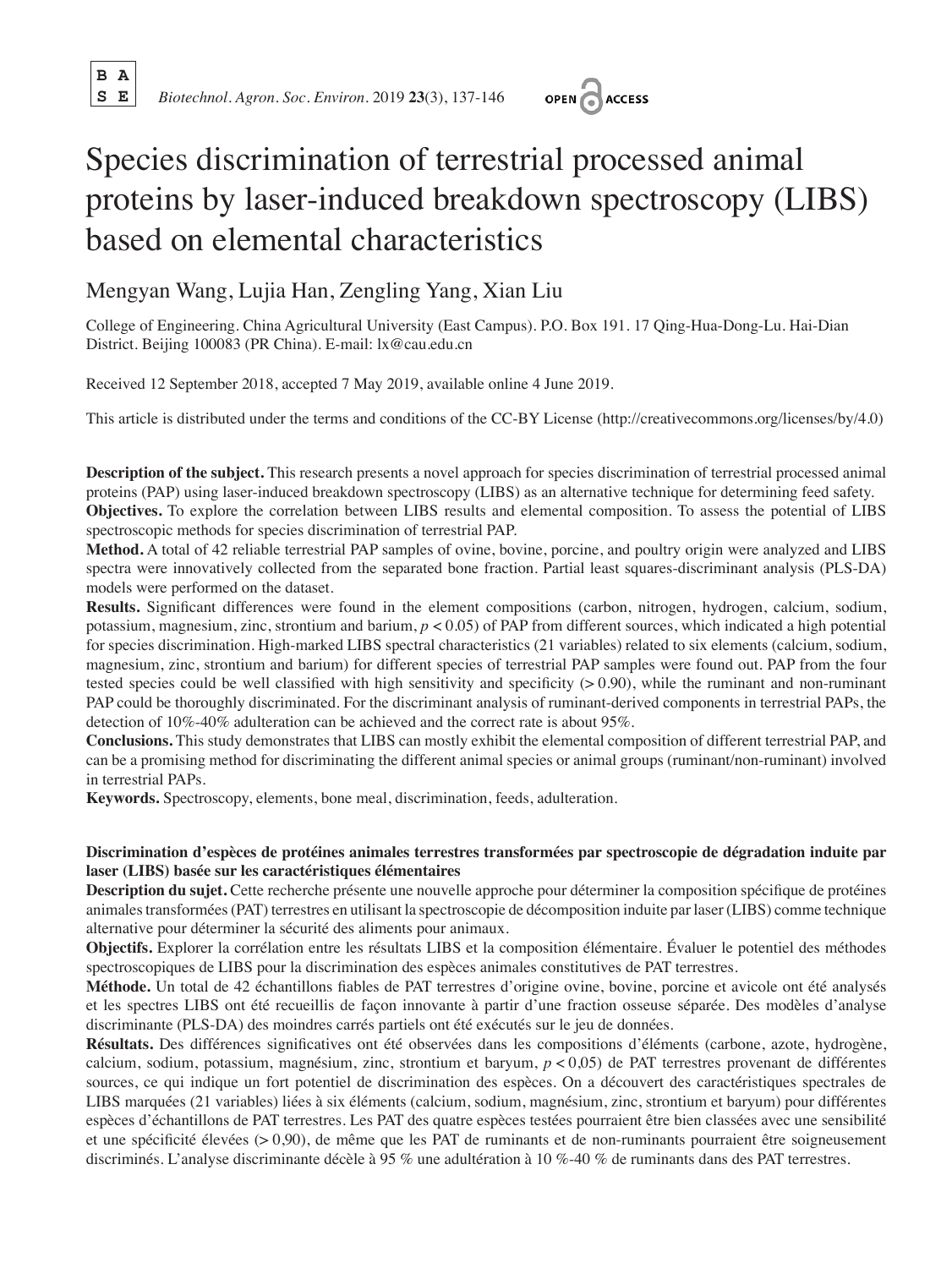**Conclusions.** Cette étude démontre que la LIBS peut mettre en évidence la composition élémentaire de différentes sortes de PAT terrestres et s'avère être une méthode prometteuse pour identifier les différentes espèces animales ou les groupes animaux (ruminants/non-ruminants) constitutifs de PAT terrestres.

**Mots-clés.** Spectroscopie, élément chimique, farine d'os, discrimination, aliment pour animaux, adultération.

# **1. INTRODUCTION**

With the rapid development of animal husbandry, the quality and safety of animal feed products has become much more important. Processed animal proteins (PAP) have been recognized as a valuable source of protein for animal nutrition (Lecrenier et al., 2016). However, due to the risk of bovine spongiform encephalopathy (BSE), PAP used in animal feed has been subjected to close scrutiny. Aiming at the feed safety or even human health, it is essential to identify the species of animal derived ingredients in feedstuff (Gao et al., 2018).

There are two stages for the worldwide research on the detection of PAP. During the first stage, meat and bone meal were totally prohibited as feed ingredients for all animals (EC/88/98, EC/126/2003, EC/152/2009), while light microscopy was the only official method. It can accurately detect the PAP in feedstuffs, but it is difficult to further determine the species. In 2013, the ban on non-ruminant PAP in fish feed was repealed (EC/51/2013), marking the entrance into the second stage. To implement this stage, there was an urgent need for species-specific methods for PAP detection. Therefore, polymerase chain reaction (PCR) was introduced as another official method, which can test the animal species based on specific regions of DNA strands. However, both of the officially accepted methods require tedious procedures, countless hours of analysis and technical expertise, which are less convenient for routine testing of the large quantities present in the feed trade (Fumière et al., 2009; Tena et al., 2014; Gao et al., 2017). Effective methods are still worth probing for species discrimination of PAP.

Studies have shown the presence of various elements in PAP including carbon (C), hydrogen (H), oxygen (O), nitrogen (N), calcium (Ca), phosphorus (P), sodium (Na), magnesium (Mg), potassium (K), iron (Fe), zinc (Zn) (Cascarosa et al., 2012). Studies of meat quality show that elemental composition can vary depending on the animal species (Georgievskii et al., 1981; Bodwell & Anderson, 1986). However, the elemental differences in different species of animal bones are not consistent with those of meat (Bilge et al., 2016b; Yajie et al., 2017). Therefore, the complexity of PAP to be analyzed may create misinterpretations. For this reason, elemental studies focused on the bone fraction may be a more feasible choice, since the officially accepted microscopic method for PAP detection is also focused on bone fraction. Laser-induced breakdown spectroscopy (LIBS), also known as laser-induced plasma spectroscopy (LIPS), is a laser-based optical spectroscopy technique used to detect atomic, ionic and simple molecular emission signals of elements (Miziolek et al., 2006). It is simultaneously sensitive to all elements and requires minimal or no sample preparation. Coupled with multivariate analyses, LIBS has been widely applied for identification and classification purposes, such as for geomaterial classification (Sirven et al., 2007; Gottfried et al., 2009; Forni et al., 2013; Tian et al., 2014; Yu et al., 2016), detection of malignant tissues (Kaiser et al., 2012; Oztoprak et al., 2012), and discrimination of food species (Bilge et al., 2016a; Bilge et al., 2016b; Moncayo et al., 2016). However, studies on species discrimination of PAP by LIBS based on elemental characteristics remain scarce.

The objectives of this study were to explore the differences of elemental composition between different species of terrestrial PAP and to reveal the correlation between LIBS and element characteristics. LIBS spectra were innovatively collected from the separated bone fraction of terrestrial PAP, and high-marked spectral characteristics related to element composition for different species were studied. Partial least squaresdiscriminant analysis (PLS-DA) models were further established on the dataset to assess the potential of LIBS spectroscopic methods for species discrimination of terrestrial PAP.

## **2. MATERIALS AND METHODS**

### **2.1. Sample preparation and bone fraction extraction**

A total of 42 terrestrial PAP samples (eight ovine, ten bovine, fourteen porcine, and ten poultry) were collected for this study. Half of the samples were supplied by the national feed quality control center of China, which were obtained from the industrial retailers and producers from eight provinces in China. The rest were derived from fresh bones bought from local butchers' and were self-manufactured by an industrial process (Ockerman & Hansen, 1999). All the samples were ground to 0.5 mm using an ultracentrifugal mill (ZM200 Retsch, Germany) that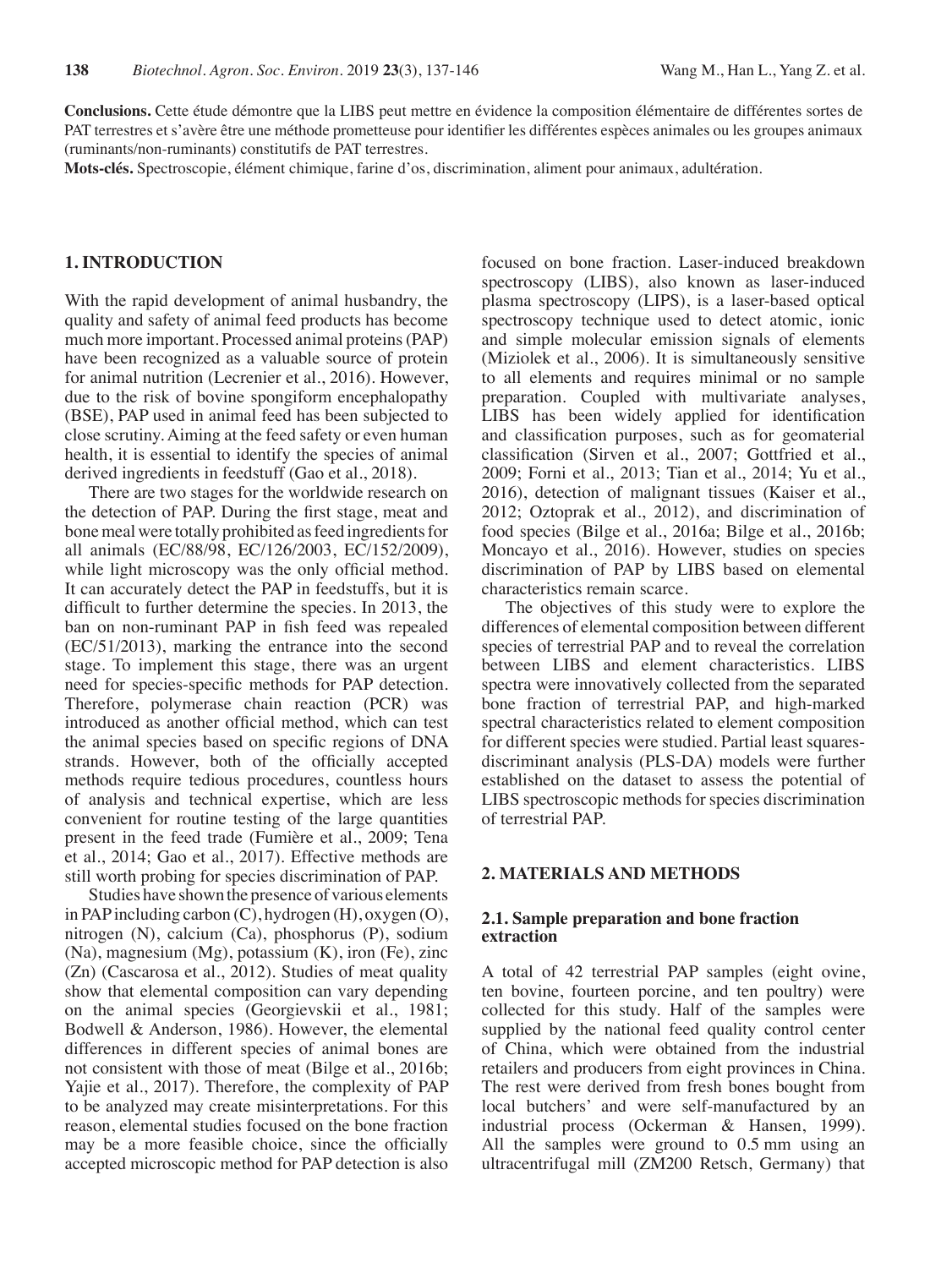was previously decontaminated with DNA erase. To separate and concentrate the bone fraction, PAP samples were sedimented using tetrachloroethylene according EU regulation EC/51/2013 for the detection of processed animal particles *via* microscopy. What we call the "bone fraction" consists in the aggregation of the isolated bone particles. All samples were stored in a fridge at 4 °C for preservation.

For the discrimination of adulterated samples, pure ruminant PAP were added into non-ruminant samples in accurate weighted proportions from 1 to 40% (w/w, 1%, 2%, 5%, 10%, 15%, 20%, 25%, 30%, 35%, 40%) and total 60 blended samples (six samples per level) were prepared. These powders are thoroughly mixed at room temperature and atmospheric pressure. Then the bone fraction was extracted from mixed PAP.

#### **2.2. Elemental determination**

All analytical determinations were performed in duplicate, and the recorded result was the average. Carbon (C), hydrogen (H), oxygen (O), nitrogen (N), and sulphur (S) were determined by placing the bone fraction in an Elementar Vario EL II (Vario Macro, Germany). For the mineral content determination, dried samples of the bone fraction of PAP of different animal species were digested in an Ethos Touch Control microwave digestion system (Milestore, Italy). The contents of calcium (Ca), phosphorus (P), sodium (Na), magnesium (Mg), potassium (K), iron (Fe), zinc (Zn), strontium (Sr), barium (Ba), and gadolinium (Gd) in the digested samples were determined using inductively coupled plasma mass spectroscopy (Agilent 7500, USA) with for each a single element standard solution at a concentration of 1,000 ppm (Chemical Metrology & Analytical Science Division, China).

#### **2.3. LIBS instrumentation and spectral analysis**

The bone fraction from each PAP sample was placed in an aluminium cover that had a loading size of  $\varnothing$  30 mm  $\times$  7 mm, and then were tableted at 20 t of pressure. A commercial LIBS system (ChemReveal™-3764, TSI, USA) was used for the spectral analysis. The laser beam from a Q-switched Nd: YAG laser operating at 1,064 nm was used to create the plasma on the surface of the tablets of the bone fraction. The best signal-to-background ratio was achieved at an 80-mJ pulse energy with a repetition rate of 2 Hz and a gate delay of 1 μs. The wavelength range used was approximately 190 to 950 nm. To minimize the influence of sample heterogeneity and laser energy fluctuations, 126 shots  $(14 \times 9)$  with a step size of 1.5 mm were performed on each sample. The time required to perform an analysis of each sample is less

than 5 min. ChemLytics™ software was used to obtain the average spectra and search spectral peaks.

#### **2.4. Statistical analysis and multivariate evaluation**

Each element content was statistically compared using one-way ANOVA in the SPSS 20.0 program (SPSS, Inc., USA). A confidence level was set at 95%  $(p < 0.05)$ . All data processing and modelling in the multivariate data analysis were conducted on Matlab 2012a (The Mathworks, Inc., USA) using the PLS Toolbox 3.5 (Eigenvector Research, Inc., Manson WA).

The element profile and LIBS spectra of several bone fractions were investigated based on principal component analysis (PCA). Partial least squaresdiscriminant (PLS-DA) were further applied to the dataset of whole LIBS spectra and the selected spectra, respectively. At first, all data were divided into four categories according to animal species. The applied data pretreatments were standard normal variate (SNV) and mean centre (MC). Then PLS-DA discrimination models were established based on LIBS spectra *via* internal cross-validation (leave one out). In addition, other PLS-DA discrimination models were established when the samples were divided into two categories (ruminant and non-ruminant).Values of sensitivity (percentage of target samples correctly classified), specificity (percentage of non-target samples correctly classified) and classification error (the average value of the mis-classified samples) were calculated for the evaluation of discriminations (Ockerman & Hansen, 1999; Abbas et al., 2009).

For the discrimination of ruminant adulteration based on LIBS spectra, several PLS-DA models were established in the order of proportion of addition. When the adulteration ratio reached between 1% and 40%, 24 ruminant samples and 60 blended samples described in Section 2.1. were considered in the PLS-DA model. The adulterations were further separated into subsets, and more blended samples within the adulteration ratio range were added into the corresponding subsets to meet the requirements of sample size in the models. Samples were divided into calibration and validation sets by taking every fourth sample ascending in reference data into validation set, while the others comprised the calibration set. The rate of correct discrimination was calculated for the discrimination of adulterated samples. If a sample of pure non-ruminant was judged to be adulterated, it was marked as false positive; if the adulterated sample is judged as non-ruminant, it was marked as false negative. The total number of samples minus the number of false positives and false negatives was defined as the number of correctly discriminated samples (Xu et al., 2016).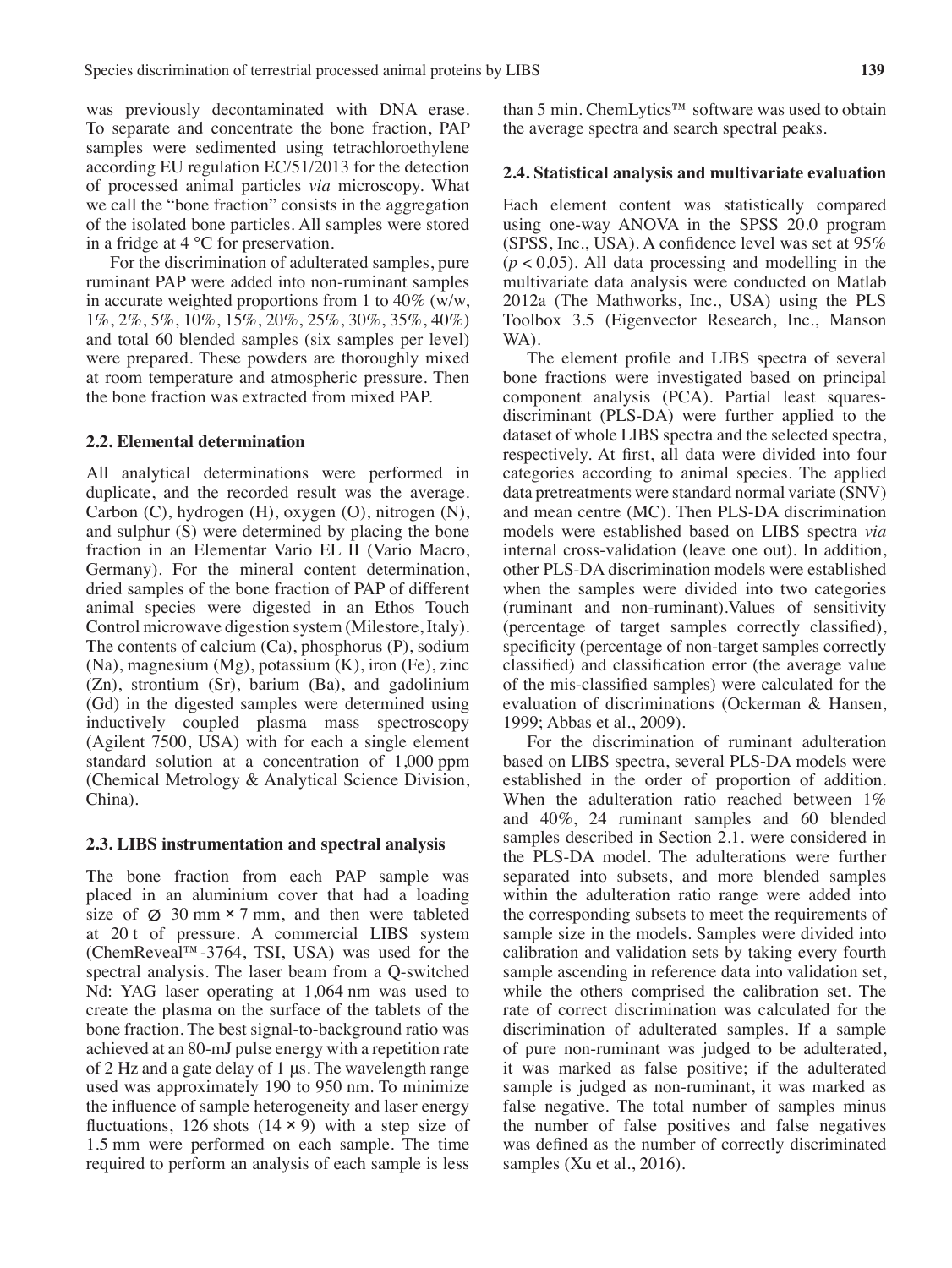## **3. RESULTS**

#### **3.1. Difference analysis of elemental characteristics**

The elemental analysis clearly showed the presence of various elements in all bone samples, including C, H, O, N, S, Ca, P, Na, Mg, K, Fe, Zn, Sr, and Ba (**Table 1**). The mean and standard deviations (SDs) were calculated to analyze the elemental concentrations on bone fractions of different species. Upon comparing all of the elements present in the tested samples, it is observed that Ca was most abundant. Besides, the content of gadolinium (Gd) was generally low  $(< 0.5$  ppm) and was even below the detection limit of ICP-MS.

The majority of individual elemental composition  $(C, N, H, Ca, Na, K, Mg, Zn, Sr, and Ba)$  was statistically different  $(p < 0.05)$  among the tested species (**Table 1**). The concentrations of Sr and Ba in the ruminant (bovine and ovine) bone fractions were significantly higher than in non-ruminant samples (porcine and poultry), whereas C exhibited the reverse trend. Moreover, compared with the poultry samples, porcine bone fraction possessed distinctly higher amounts of Ca and Na and lower amounts of K and Zn. Significantly higher contents of Mg and Sr and significantly lower contents of N and H were detected in ovine bone fractions compared with bovine samples.

# **3.2. Species discrimination based on elemental characteristics**

In order to classify the bone fractions originating from different animal species based on the elemental characteristics, the concentrations of ten kinds of specific elements  $(C, N, H, Ca, Na, K, Mg, Zn, Sr, and Ba)$  were evaluated by PCA, which is illustrated in **figure 1**. In **figure 1a**, the first two principal components explain 41.09% and 17.17% of the total variance. Although non-ruminant and ruminant samples were nearly separated, the overlap of bovine and ovine samples were considered difficult to distinguish. In addition, the loading plot (**Figure 1b**) shows the correlation and contribution rates of the elements for the distributions in the score plot (**Figure 1a**). The distributions of poultry, mostly at the negative end of PC1 and PC2, are attributed to K and Zn, while ruminant spreads mostly along the positive direction of PC1 and is attributed to Ba, Sr, and Ca. Overall, species discrimination of PAP based on elemental characteristics of their bone fraction is feasible.

#### **3.3. Correlation analysis between LIBS spectra and element characteristics**

Each LIBS spectrum is an average of 126 original spectra and **figure 2** displays the averaged spectrum for a typical sample of a bone fraction. According

| <b>Elements</b>                     | Ovine sample                    | <b>Bovine sample</b>            | <b>Porcine sample</b>           | <b>Poultry sample</b>           |
|-------------------------------------|---------------------------------|---------------------------------|---------------------------------|---------------------------------|
| $C(g \cdot kg^{-1})$                | $152.47 \pm 12.70^{\circ}$      | $155.90 \pm 2.47^{\circ}$       | $167.05 \pm 7.97$ <sup>b</sup>  | $164.00 \pm 16.00^b$            |
| $N(g \cdot kg^{-1})$                | $42.64 \pm 1.58$ <sup>a</sup>   | $48.57 \pm 4.15^b$              | $42.58 \pm 3.43^a$              | $42.72 \pm 3.43^{\circ}$        |
| $H(g \cdot kg^{-1})$                | $21.92 \pm 2.85^{\circ}$        | $24.51 \pm 1.66$ <sup>b</sup>   | $25.91 \pm 1.86^b$              | $25.18 \pm 2.32^b$              |
| $S(g \cdot kg^{-1})$                | $3.32 \pm 0.14$ <sup>a</sup>    | $3.90 \pm 0.24$ <sup>a</sup>    | $3.25 \pm 0.87$ <sup>a</sup>    | $4.39 \pm 0.20^{\text{a}}$      |
| $O(g \cdot kg^{-1})$                | $158.76 \pm 17.23$ <sup>a</sup> | $150.51 \pm 6.27$ <sup>a</sup>  | $144.83 \pm 15.97$ <sup>a</sup> | $161.65 \pm 13.72$ <sup>a</sup> |
| $Ca (g \cdot kg^{-1})$              | $218.68 \pm 12.22^a$            | $215.24 \pm 10.88$ <sup>a</sup> | $206.92 \pm 9.03$ <sup>a</sup>  | $190.56 \pm 8.27$ <sup>b</sup>  |
| $P(g \cdot kg^{-1})$                | $106.49 \pm 7.36^{\circ}$       | $97.77 \pm 10.34^{\circ}$       | $101.24 \pm 7.26^a$             | $103.00 \pm 5.67^{\circ}$       |
| Na $(g \cdot kg^{-1})$              | $8.75 \pm 1.27$ <sup>ab</sup>   | $10.90 \pm 3.56$ <sup>ab</sup>  | $12.34 \pm 3.98^b$              | $9.02 \pm 3.82^{\text{a}}$      |
| $K(g \cdot kg^{-1})$                | $1.35 \pm 0.25^{\circ}$         | $1.52 \pm 0.76$ <sup>a</sup>    | $1.83 \pm 0.80^{\rm a}$         | $4.75 \pm 1.46$ <sup>b</sup>    |
| $Mg(g \cdot kg^{-1})$               | $6.43 \pm 0.83$ <sup>a</sup>    | $5.18 \pm 0.79$ <sup>b</sup>    | $5.48 \pm 0.30^b$               | $5.12 \pm 0.97$ <sup>b</sup>    |
| Fe $(g \cdot kg^{-1})$              | $0.32 \pm 0.34$ <sup>a</sup>    | $0.44 \pm 0.30^{\circ}$         | $1.20 \pm 0.87$ <sup>a</sup>    | $0.14 \pm 0.04^{\circ}$         |
| $\text{Zn}$ (g·kg <sup>-1</sup> )   | $0.17 \pm 0.01$ <sup>ac</sup>   | $0.14 \pm 0.03^{\circ}$         | $0.19 \pm 0.02$ <sup>c</sup>    | $0.29 \pm 0.05^{\rm b}$         |
| $Sr$ (mg $\cdot$ kg <sup>-1</sup> ) | $312.40 \pm 72.74$ <sup>a</sup> | $238.39 \pm 69.30^b$            | $124.90 \pm 50.5^{\circ}$       | $53.40 \pm 21.94$ °             |
| Ba $(mg \cdot kg^{-1})$             | $167.75 \pm 53.75^{\circ}$      | $184.92 \pm 83.14^{\circ}$      | $34.58 \pm 26.33^b$             | $10.60 \pm 4.84$ <sup>b</sup>   |

**Table 1.** Elemental compositions and statistical analysis of the bone fraction from different terrestrial animal species — *Compositions élémentaires et analyse statistique de la fraction osseuse de différentes espèces animales terrestres.*

<sup>a-c</sup> : Means within a row with different superscripts differ (*p* < 0.05) — les moyennes sur une même ligne avec différents exposants sont *différentes (*p *< 0,05).*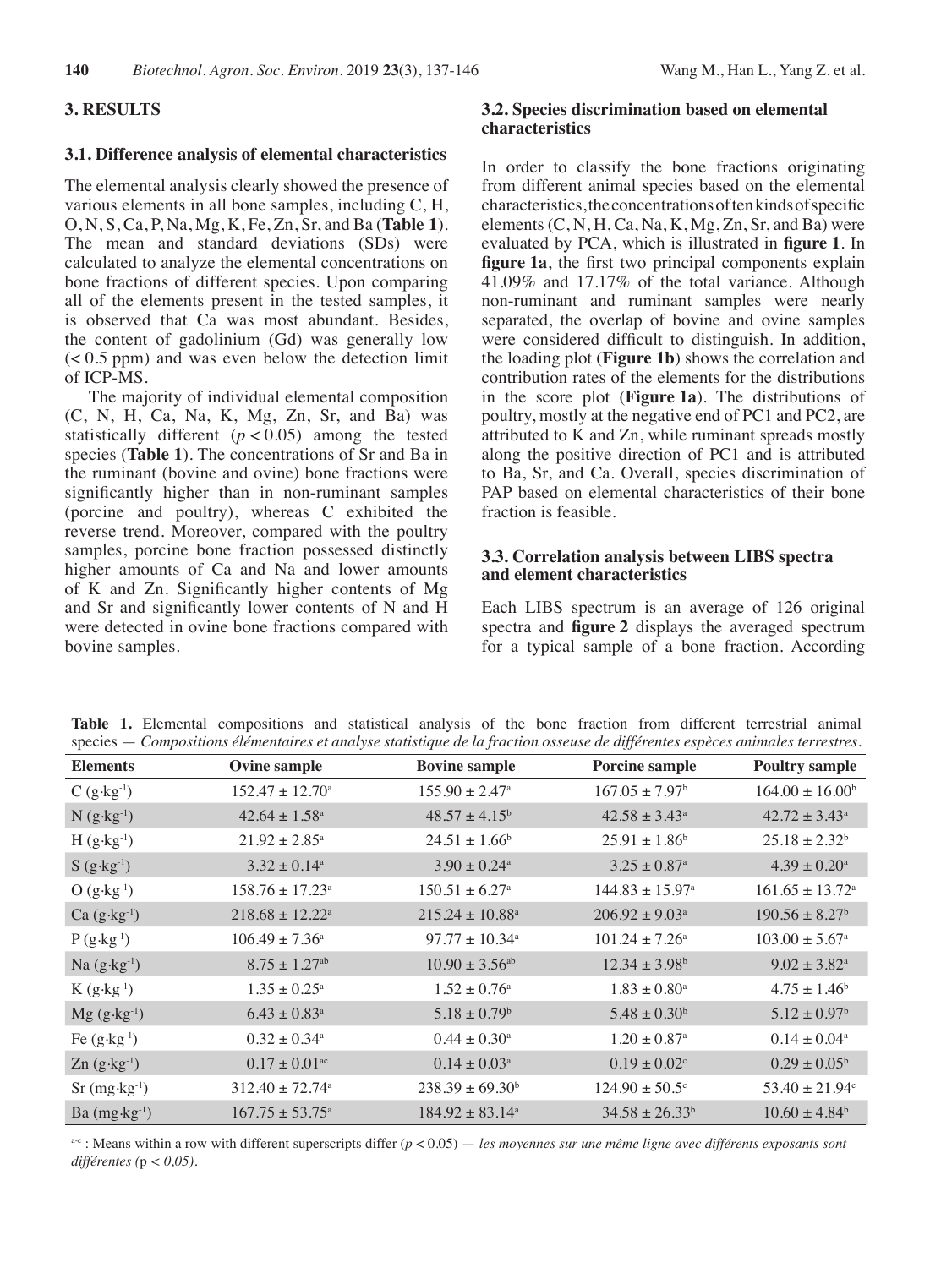

**Figure 1.** Score and loading plots of principal component analysis based on the concentrations of ten kinds of specific elements (**a**, **b**) and laser-induced breakdown spectra (LIBS) of the bone fractions from processed animal proteins (PAP) of different terrestrial animal species (**c**, **d**, **e**) — *Graphiques des scores et des loading en analyse de composantes principales basées sur les concentrations de dix types d'éléments spécifiques (a, b) et de spectres de dégradation induite par laser (LIBS) de particules d'os provenant de protéines animales transformées (PAT) de différentes espèces animales terrestres (c, d, e).*



**Figure 2.** Representative laser-induced breakdown spectrum (LIBS) of a bovine bone fraction — *Spectre de dégradation induite par laser (LIBS) représentatif d'une fraction osseuse de bovin.*

to the National Institute of Standards and Technology (NIST) atomic spectra database, these profiles contain atomic and ionic lines of C, O, N, H, Ca, P, Na, K, Mg, Sr, and Ba within the wavelength range of 190-950 nm. Emissions from the CN molecular band were observed at approximately 388.3 nm due to carbon recombination with atmospheric nitrogen (Akpovo et al., 2013).

Because the spectral line intensity of any element is directly proportional to its concentration in the target sample (Tripathi et al., 2015), the elemental difference between bone fraction samples can be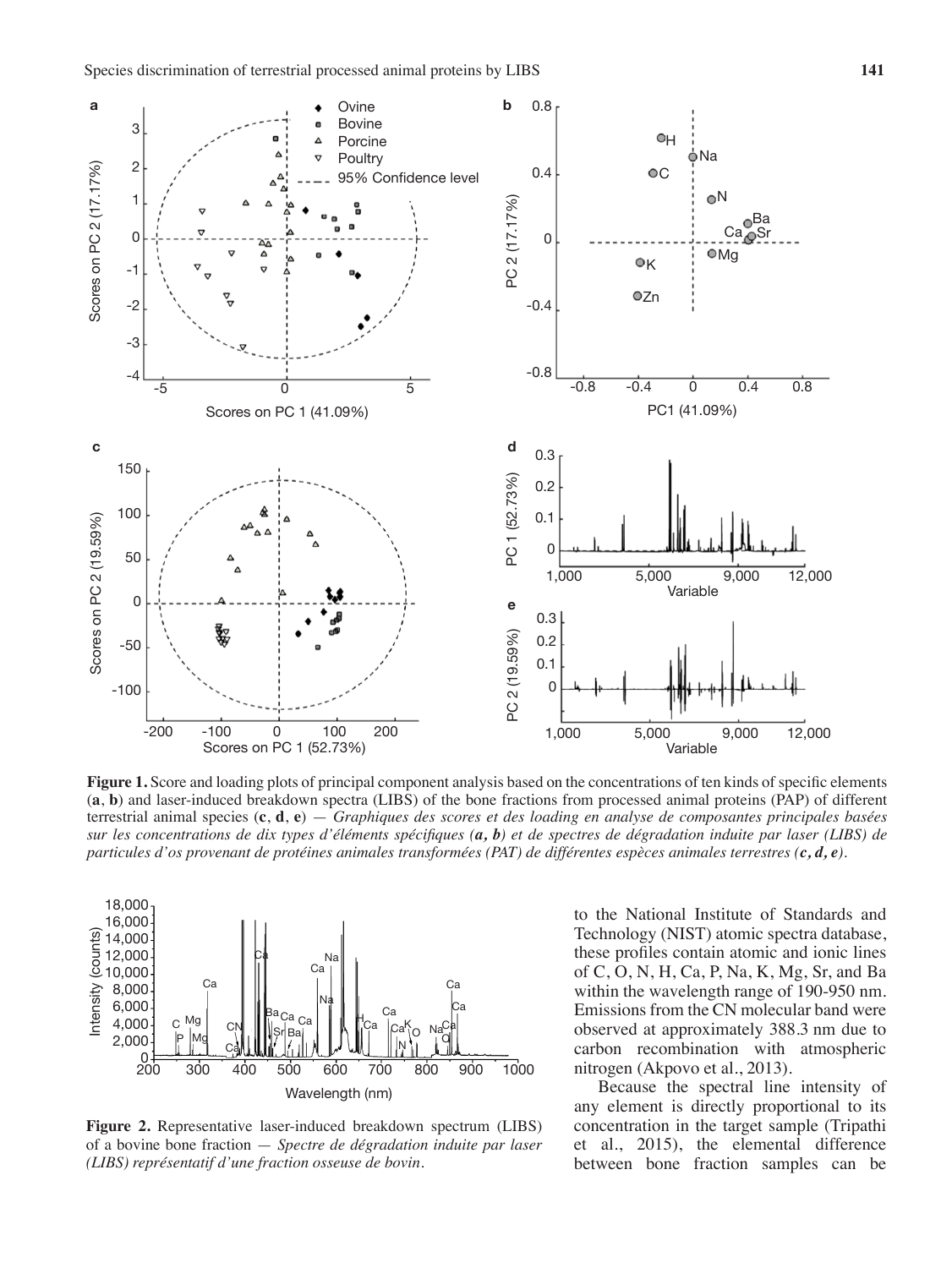expressed effectively by the intensity in the LIBS spectra. In order to explore the correlation between LIBS and element characteristics, the section spectrum of different bone fractions is shown in **figure 3**. The spectral lines of Ca are abundant; for instance, the peaks at 315.89 nm and 317.93 nm in mammalian samples (porcine, bovine and ovine) were more intense than in poultry bone fraction. Furthermore, the LIBS spectra provided a clear difference at 407.77 nm and 455.40 nm between the ruminant (bovine and ovine) and non-ruminant (porcine and poultry) samples since the contents of Sr and Ba in the ruminants were significantly higher. Since porcine bone fractions exhibited higher amounts of Na among the non-ruminant samples, the intensity at 589.00 nm and 589.59 nm were higher than in poultry samples. In addition, the peaks at 279.55 nm, 280.27 nm and 285.21 nm in ovine samples were more intense than the ones in poultry samples. Whereas, the peaks at 766.49 nm and 769.9 nm in ovine samples presented the opposite tendency. It is indicated that Mg and K may contribute to the differences.



**Figure 3.** Section spectra of the bone fraction from processed animal proteins (PAP) of different terrestrial animal species — *Spectres de section de la fraction osseuse issue de protéines animales transformées (PAT) de différentes espèces animales terrestres.*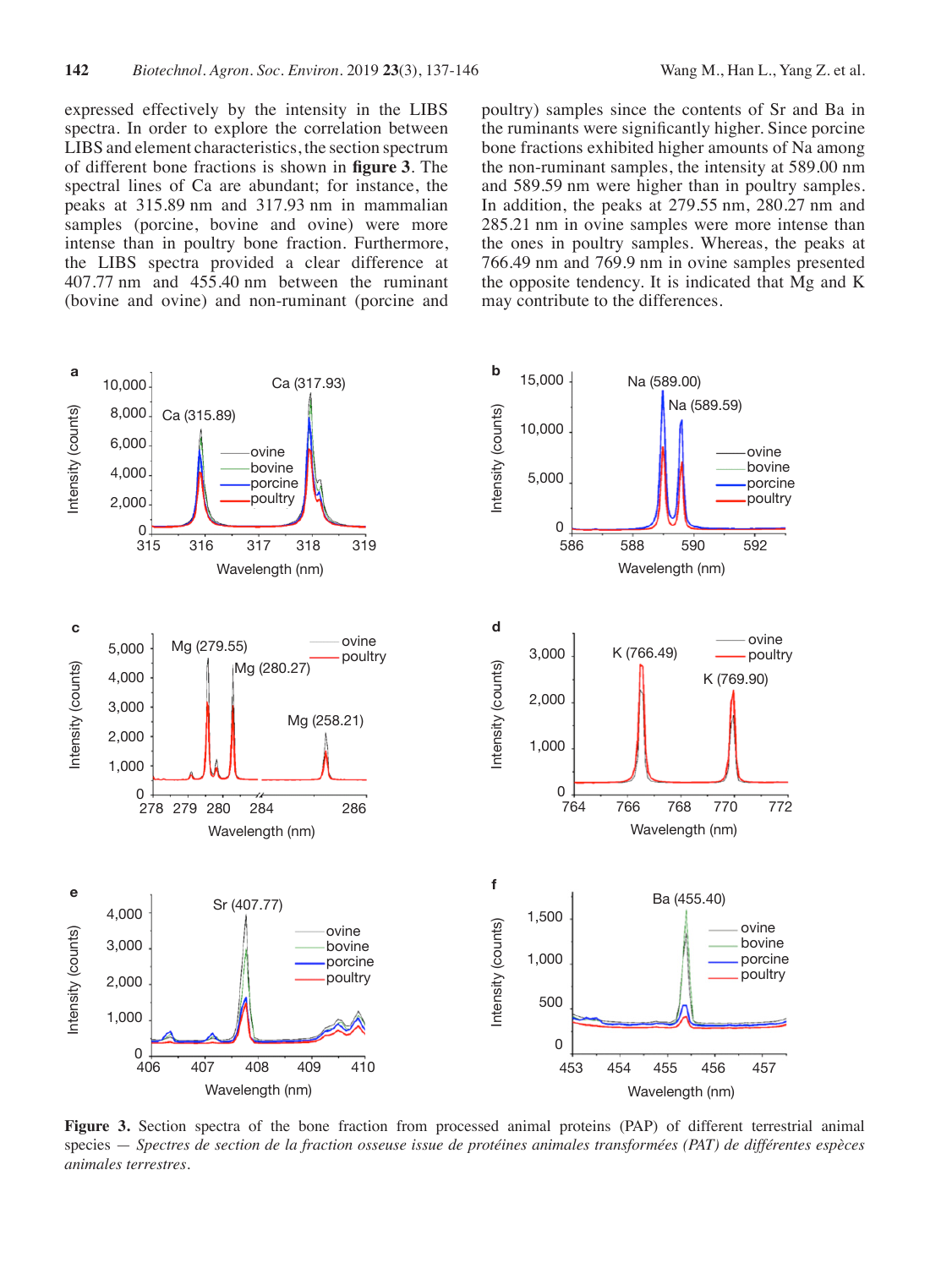## **3.4. Species discrimination based on LIBS spectral characteristics**

The broadband LIBS spectra consist of 12,990 intensity channels ranging from 190 nm to 950 nm, and each channel was used as an input variable in the PCA and PLS-DA model. As shown in **figure 1c**, the variation between poultry and ruminant samples is expressed by PC1. The loading plot (**Figure 1d**) indicates high concentrations of Ca in the ruminant samples compared to poultry samples. Meanwhile, PC2 placed the porcine samples on the positive side and poultry samples on negative side. The distributions of porcine, significantly at the positive end of PC2, are mostly attributed to Na (**Figure 1e**). In addition, bovine and ovine samples were clustered in **figure 1c**, which indicated higher discrimination power of LIBS profiles than that of element profile (**Figure 1a**).

To confirm the obtained separation, PLS-DA discrimination models were then established based on the whole LIBS spectra and selected high-marked spectra. **Table 2** shows the PLS-DA discrimination results, including the values of sensitivity, specificity and classification error, which were determined *via* internal cross-validation (leave one out). Based on whole LIBS spectra, discrimination 1 indicated a clear separation between porcine and poultry bone fractions compared to the remaining samples for which the sensitivity, specificity and classification error were 1, 1 and 0, respectively, whereas the discrimination values of the ovine or bovine samples were not optimal. This result is very similar to the groupings observed in **figure 1**. Moreover, discrimination 2 (whole spectra) presented an ideal situation with a perfect diagnostic classification of the ruminant and non-ruminant samples, leading to 100% discrimination without any exception.

Because the majority of the variables in the whole spectra PLS-DA model may not significantly contribute to the differences between species, down-selecting the variables that were used as inputs into the PLS-DA model should produce a more efficient and robust model (De Lucia & Gottfried, 2011). After a spectral peak search resulting from the LIBS emission, genetic algorithms (GA), which were applied successfully in previous papers (Leardi & Gonzalez, 1998), were used to select the most informative spectra in this study. The wavelength and matched elemental information of high-marked variables were selected from whole LIBS spectra and are shown in **table 3**.

In **table 2**, discrimination 1 (high-marked spectra) shows that terrestrial animal species present relatively good values of sensitivity and specificity, which all exceeded 0.9 and were close to 1, and lower classification error (close to 0), which indicates a good classification of the bone fractions according to their animal origin. Moreover, discrimination 2 (highmarked spectra) works as well as the whole spectra PLS-DA model, which can satisfy the demand of discrimination.

#### **3.5. Detection of ruminant-derived components in PAPs based on LIBS spectral characteristics**

LIBS spectra of the bone fraction separated from raw non-ruminant terrestrial PAPs and adulterated samples (1%–40%) were subjected to the PLS-DA algorithm. The calibration model was established using crossvalidation and independent validation was predicted to assess model accuracy. The detection limits for ruminant adulteration were explored. Results of calibration indicated that correct discrimination rates of ruminant adulteration are both higher than 92%, with several false positive and false negative samples. Getting rid

**Table 2.** Results of partial least squares-discriminant analysis (PLS-DA) based on laser-induced breakdown spectroscopy (LIBS) spectra performed on the bone fraction from processed animal proteins (PAP) of different terrestrial animal species — *Résultats de la discrimination des moindres carrés partiels (PLS-DA) basée sur la spectroscopie de dégradation induite par laser (LIBS) sur la fraction osseuse de protéines animales transformées (PAT) de différentes espèces animales terrestres*.

| <b>Class</b>                         |                             | <b>Discrimination 1</b> |               |                | <b>Discrimination 2</b> |      |                              |
|--------------------------------------|-----------------------------|-------------------------|---------------|----------------|-------------------------|------|------------------------------|
|                                      |                             | Ovine                   | <b>Bovine</b> | <b>Porcine</b> | <b>Poultry</b>          |      | <b>Ruminant</b> Non-ruminant |
| Whole spectra                        | Sensitivity (CV)            | 0.90                    | 0.88          | 1.00           | 1.00                    | 1.00 | 1.00                         |
|                                      | Specificity (CV)            | 0.84                    | 0.97          | 1.00           | 1.00                    | 1.00 | 1.00                         |
|                                      | Classification error $(CV)$ | 0.13                    | 0.08          | 0.00           | 0.00                    | 0.00 | 0.00                         |
| High-marked spectra Sensitivity (CV) |                             | 0.90                    | 1.00          | 1.00           | 1.00                    | 1.00 | 1.00                         |
|                                      | Specificity (CV)            | 0.91                    | 0.97          | 1.00           | 1.00                    | 1.00 | 1.00                         |
|                                      | Classification error (CV)   | 0.10                    | 0.02          | 0.00           | 0.00                    | 0.00 | 0.00                         |

CV: cross-validation — *validation croisée*.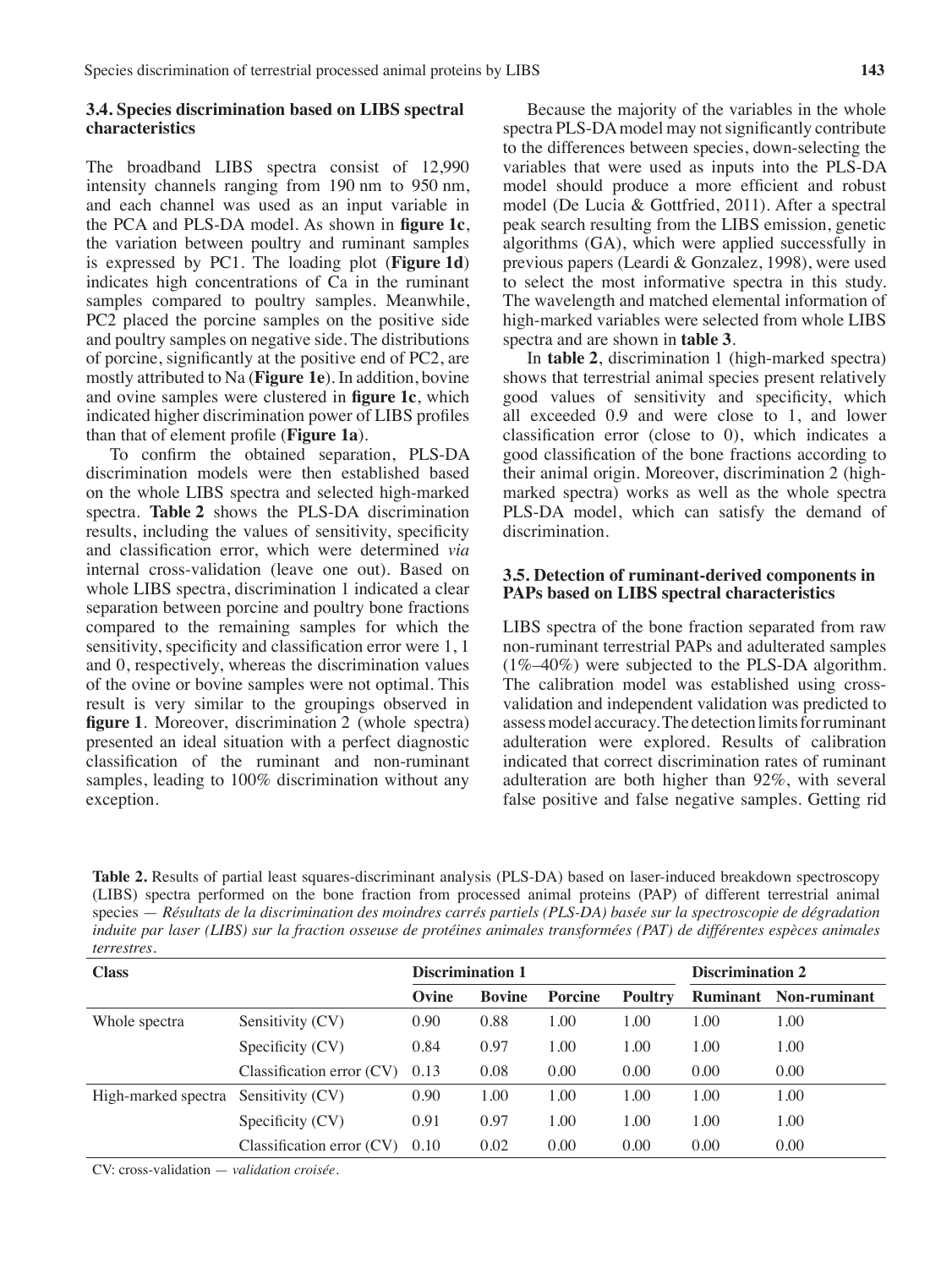**Table 3.** Wavelength and matched elemental information of high-marked variables selected from whole LIBS spectra — *Longueur d'onde et informations élémentaires appariées des variables marquées de haute qualité sélectionnées dans des spectres LIBS entiers.*

| Central wavelength (nm) | Possible element <sup>1</sup> |
|-------------------------|-------------------------------|
| 279.547                 | Mg II (279.553)               |
| 280.281                 | Mg II (280.270)               |
| 285.221                 | Mg I (285.213)                |
| 315.892                 | Ca II (315.887)               |
| 317.938                 | Ca II (317.933)               |
| 370.636                 | Ca II (370.603)               |
| 373.718                 | Ca II (373.690)               |
| 407.767                 | Sr II (407.771)               |
| 455.396                 | Ba II (455.403)               |
| 460.746                 | Sr I (460.733)                |
| 487.780                 | Ca I (487.813)                |
| 493.406                 | Ba II (493.408)               |
| 589.035                 | Na I (588.995)                |
| 589.604                 | Na I (589.592)                |
| 714.808                 | Ca I (714.815)                |
| 720.283                 | Ca I (720.219)                |
| 766.478                 | K I (766.490)                 |
| 769.874                 | K I (769.896)                 |
| 849.772                 | Ca II (849.802)               |
| 854.180                 | Ca II (854.209)               |
| 866.185                 | Ca II (866.214)               |

I: atomic spectral lines — *lignes spectrales atomiques*; II: ionic spectral lines — *lignes spectrales ioniques.*

of the adulterated samples of 1% ruminant in nonruminant samples, PLS-DA discriminant models were re-established for the adulteration percentage range of 5%-40%, but the result of independent validation was not very satisfactory with the correct rate rising to 85.71%. For adulteration percentage range of 10%-40%, results of calibration showed that correct



**Figure 4.** Partial least squares-discriminant analysis (PLS-DA) of ruminant adulteration (10%-40%) in non ruminant terrestrial processed animal proteins (PAP) based on laserinduced breakdown spectra (LIBS) — *Discrimination des moindres carrés partiels (PLS-DA) de la fortification par du matériel ruminant (10%-40%) de protéines animales transformées (PAT) terrestres de non-ruminants sur base des spectres de dégradation induite par laser (LIBS).*

discrimination rate was 100%, with none false positive and false negative sample. In addition, good validation results were acquired with only one false negative sample in **figure 4** and the correct discrimination rate was about 95%. Furthermore, results of three groups for different adulteration ratio in **table 4** indicated that lower concentration samples were more likely to be misclassified. It is concluded that LIBS can be used to detect the ruminant-derived components in PAPs.

#### **4. DISCUSSION**

The results of previous experiments showed that the element information of raw PAP in different samples

**Table 4.** Results of partial least squares-discriminant analysis (PLS-DA) based on laser-induced breakdown spectroscopy (LIBS) — *Résultats de la discrimination des moindres carrés partiels (PLS-DA) basée sur la spectroscopie de dégradation induite par laser (LIBS).*

| <b>Adulteration Calibration</b><br>ratio |                     |  |                                                                                                              | <b>Validation</b> |           |                |
|------------------------------------------|---------------------|--|--------------------------------------------------------------------------------------------------------------|-------------------|-----------|----------------|
|                                          | Number of Number of |  | Correct<br>false positive false negative discrimination (%) false positive false negative discrimination (%) | Number of         | Number of | <b>Correct</b> |
| $1\% - 5\%$                              |                     |  | 83.33                                                                                                        |                   |           | 58.33          |
| $10\% - 20\%$                            | $\left( \right)$    |  | 100.00                                                                                                       |                   |           | 91.67          |
| $25\% - 40\%$                            | $\Omega$            |  | 100.00                                                                                                       |                   |           | 100.00         |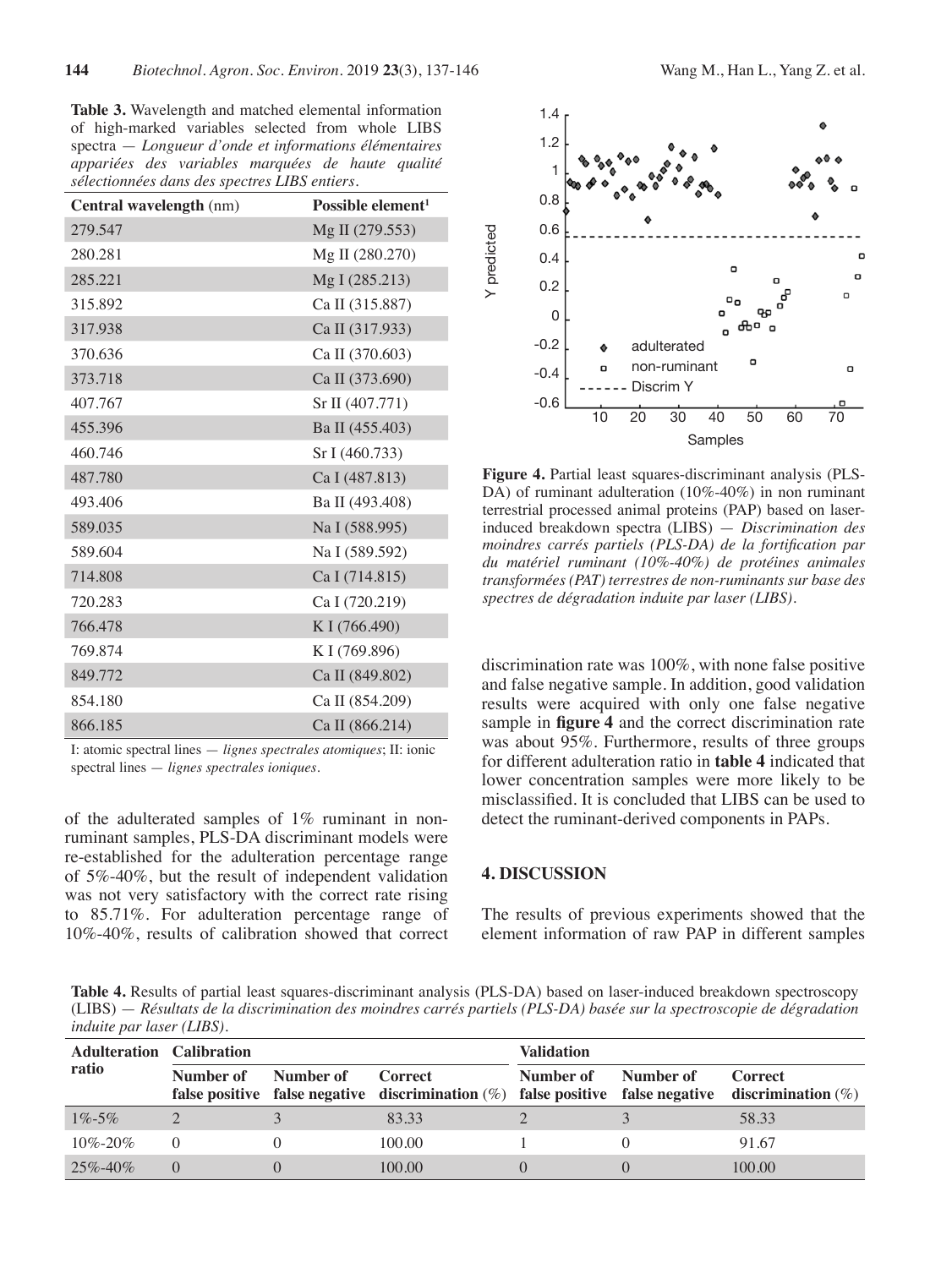of terrestrial species was different mainly due to the uncertainty of the proportion of fresh bone. Therefore, elemental analysis focusing on the bone fraction issued from terrestrial PAP was conducted in this study. After bone fraction extraction, real PAP samples and self-manufactured ones of the same species show no significant difference in elemental profile as well as LIBS spectra.

The organic contents of C and H were relatively low and the mineral contents of Ca, P, and Mg were greater in this study compared with the existing results of the elemental determination of PAP (Cascarosa et al., 2012), which may be attributed to bone fraction extraction from PAP. The concentrations of Sr and Ba in ruminants were significantly higher, which is probably because of grazing diet and differences in gastrointestinal tracts just as the enrichment of Sr/ Ca and Ba/Ca ratios in ruminant fossil bone has been elucidated in geochemistry (Domingo & Grimes, 2012). The difference analysis of elemental characteristics reveals a high potential for species discrimination based on elemental characteristics.

Combined with multivariate data analysis (PCA and PLS-DA), LIBS were successfully applied to determinate ruminants. Furthermore, the discrimination of high-marked spectra presented a relatively better result compared to whole spectra, with sensitivity and specificity both above 0.9. This phenomenon illustrated that variables from high-marked spectra enhance their contribution to the classification of the whole LIBS spectra and helped in the differentiation into the different species. Significant differences in samples from different species were revealed for ten different elements (C, N, H, Ca, Na, K, Mg, Zn, Sr, and Ba), while high-marked spectra only involved six of them (Ca, Na, Mg, K, Sr, and Ba). The main reasons are as follows:

- none of the emission signals of Zn were detected under our spectral conditions;
- the species differences for the C and N spectral line intensities were inconsistent with the results of the elemental analysis due to the reaction of C + N<sub>2</sub>  $\leftrightarrow$  $CN + N$  (Dong et al., 2011);
- although there was an extremely low content in the samples, Gd may affect the spectral peak of 656.36 nm, which has been identified as H I (656.28 nm) and results from the potential existence of Gd I (656.48 nm). Compared with the analytical results of the elemental composition differences from different species, the LIBS spectral characteristics performed similarly, which revealed the mechanism of species discrimination based on the elemental LIBS characteristics.

By increasing the number of dots and the disk area, the discrimination power of the method may be further improved theoretically. Relying greatly on the elemental information of PAPs, the method is only employed for the species discrimination of the feedstock nowadays. This study attempts to explore new methods based on bone fraction and is the basis for future research on combination techniques based on different components of PAPs. Compound feeds with mineral ingredients and additives may have large interferences on this method due to variations in elemental composition.

## **5. CONCLUSIONS**

In this study, the different kinds of bone fractions separated from PAP samples presented clearly diverse LIBS elemental characteristics. It is indicated that PLS-DA model based on high-marked LIBS spectra was satisfactorily applied to differentiate the tested species, including 21 wavelength points related to six elements (Ca, Na, Mg, K, Sr, and Ba) selected by GA. For discriminant analysis of ruminant-derived components in PAPs, the correct rate to detect 10%- 40% adulteration was about 95%. Given that LIBS can effectively analyze the elemental specificity of terrestrial PAPs, it may be considered as a promising analytical methodology for its discrimination into the animal species or groups from which it originates.

#### **Acknowledgements**

This research was supported by National Key R&D Program of China (2017YFE0115400) and National Key Research and Development Program of China (No. 2016YFE0112800).

#### **Bibliography**

- Abbas O. et al., 2009. Assessment of the discrimination of animal fat by FT-Raman spectroscopy. *J. Mol. Struct.*, **924**, 294-300.
- Akpovo C.A. et al., 2013. Regional discrimination of oysters using laser-induced breakdown spectroscopy. *Anal. Methods*, **5**(16), 3956.
- Bilge G. et al., 2016a. Determination of whey adulteration in milk powder by using laser induced breakdown spectroscopy. *Food Chem*., **212**, 183-188.
- Bilge G. et al., 2016b. Identification of meat species by using laser-induced breakdown spectroscopy. *Meat Sci*., **119**, 118-122.
- Bodwell C.E. & Anderson B.A., 1986. *Nutritional composition and value of meat and meat products*. San Diego, CA, USA: Academic Press, 321-369.
- Cascarosa E., Gea G. & Arauzo J., 2012. Thermochemical processing of meat and bone meal: a review. *Renewable Sustainable Energy Rev*., **16**(1), 942-957.
- De Lucia F.C. & Gottfried J.L., 2011. Influence of variable selection on partial least squares discriminant analysis